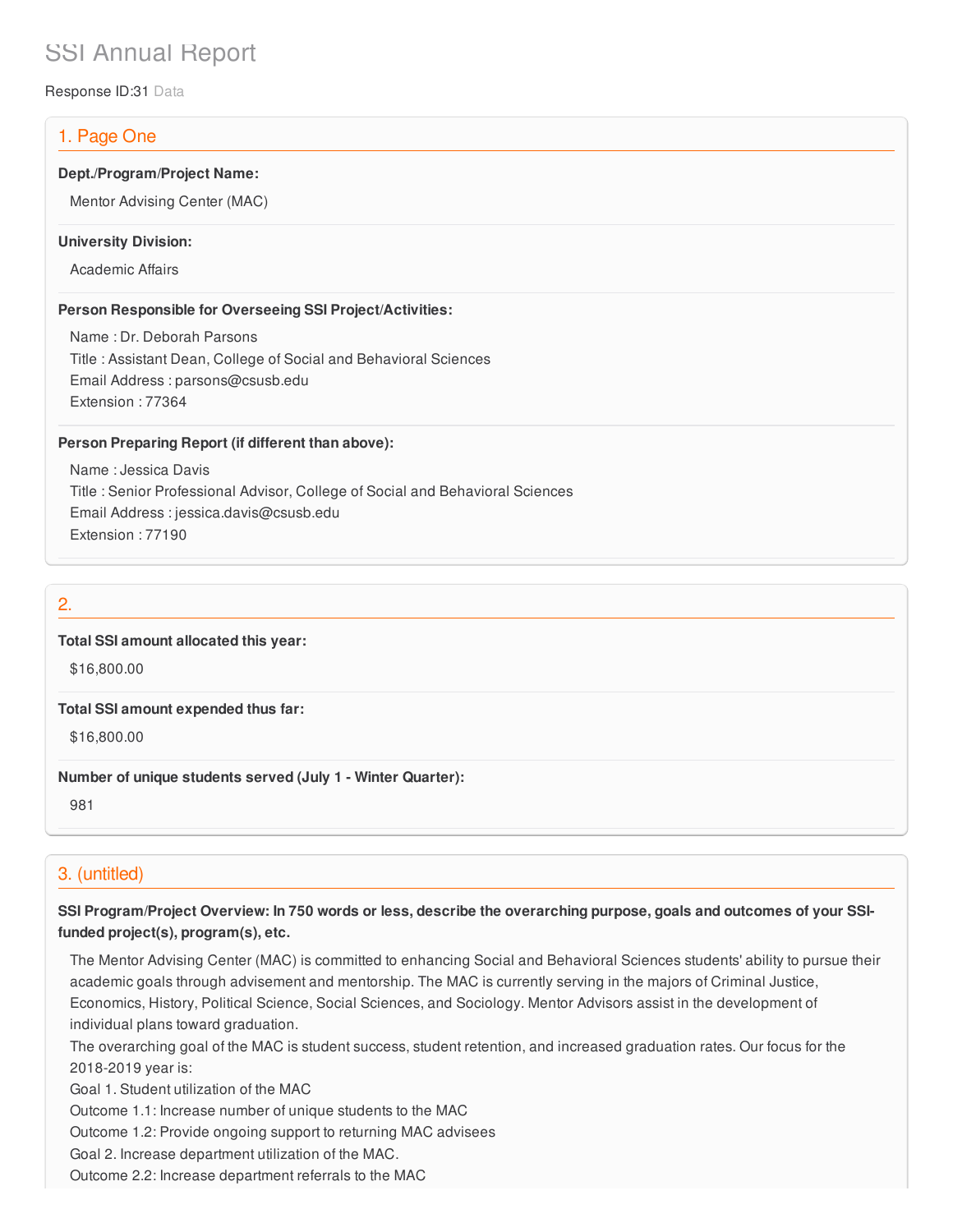Goal 3. Provide professional development and in-service learning of our Mentor Advisors to increase student success of students seen in the MAC

Outcome 3.1: Increase knowledge of College and University resources and policies

## 4. (untitled)

Alignment to ILOs: To which of the following Institutional Learning Outcomes (ILOs) do you feel as though your SSI-funded project aligns? (Check all that apply.) Details regarding the ILOs can be found on Office of [Academic](https://www.csusb.edu/sites/csusb/files/CSUSB_Institutional_Learning_Outcomes-Endorsed.pdf) Programs website.

Breadth of Knowledge Depth of Knowledge Creativity and Innovation Engagement in the Campus, Local, and Global Communities

## 5. (untitled)

SSI-Funded Activities: Please list and describe the activities undertaken through winter quarter with your SSI allocation. **This section should address only those activities occurring this fiscal year.**

Goal 1. Student utilization of the MAC

Outcome 1.1: Increase number of unique students to the MAC

a. Place advising holds strategically by major and according to class standing (freshman, sophomore, junior, senior)

b. Run Queries on students based on these criteria, and mass email them, inviting students to the MAC for advising

c. Disseminate marketing/public relations materials to bring awareness of the MAC services

Outcome 1.2: Provide ongoing support to returning MAC advisees

a. Place advising holds strategically by major and according to class standing (freshman, sophomore, junior, senior) to provide ongoing student support.

b. Run Queries on students based on these criteria, and send a personal invitation of continuing student support from the MAC.

c. Disseminate marketing/public relations materials to bring awareness of the MAC services

Goal 2. Increase department utilization of the MAC

Outcome 2.2: Increase department referrals to the MAC

a. Bring awareness to the Chairs and faculty of the college of the MAC success in meeting the advising needs of their students Goal 3. Provide professional development and in-service learning of our Mentor Advisors to increase student success of students seen in the MAC

Outcome 3.1: Increase knowledge of College and University resources and policies

a. Hold weekly training meetings/workshops about careers, graduate programs, different advising models, Financial Aid, and other resources available to students.

b. Cross training Mentor Advisors in all majors advised

## 6. (untitled)

**Progress Towards Outcomes/Cumulative Findings: Describe the progress you have made toward your original SSI goals** and outcomes though winter quarter. Indicate clearly how student success was enhanced by your program or service/s. Be sure to include the measures you employed and evidence/data you collected for each outcome where appropriate.

#### Goal 1. Student utilization of the MAC

Fall 2018 data, showed that 52% (n=262) of students who completed the online evaluation are coming in for repeat visits to the MAC versus 48% (n=240) of students who are visiting the MAC for the first time. These percentages stayed about the same from Fall 2017 where 52% (n=320) of students were returning to the MAC for advising. With the increase in the number of Professional Advisors, and the addition of the Graduation and Retention Specialist for the College all seeing more students for advising, this could attribute for the steady number of students seen during the Fall quarter which tends to be when see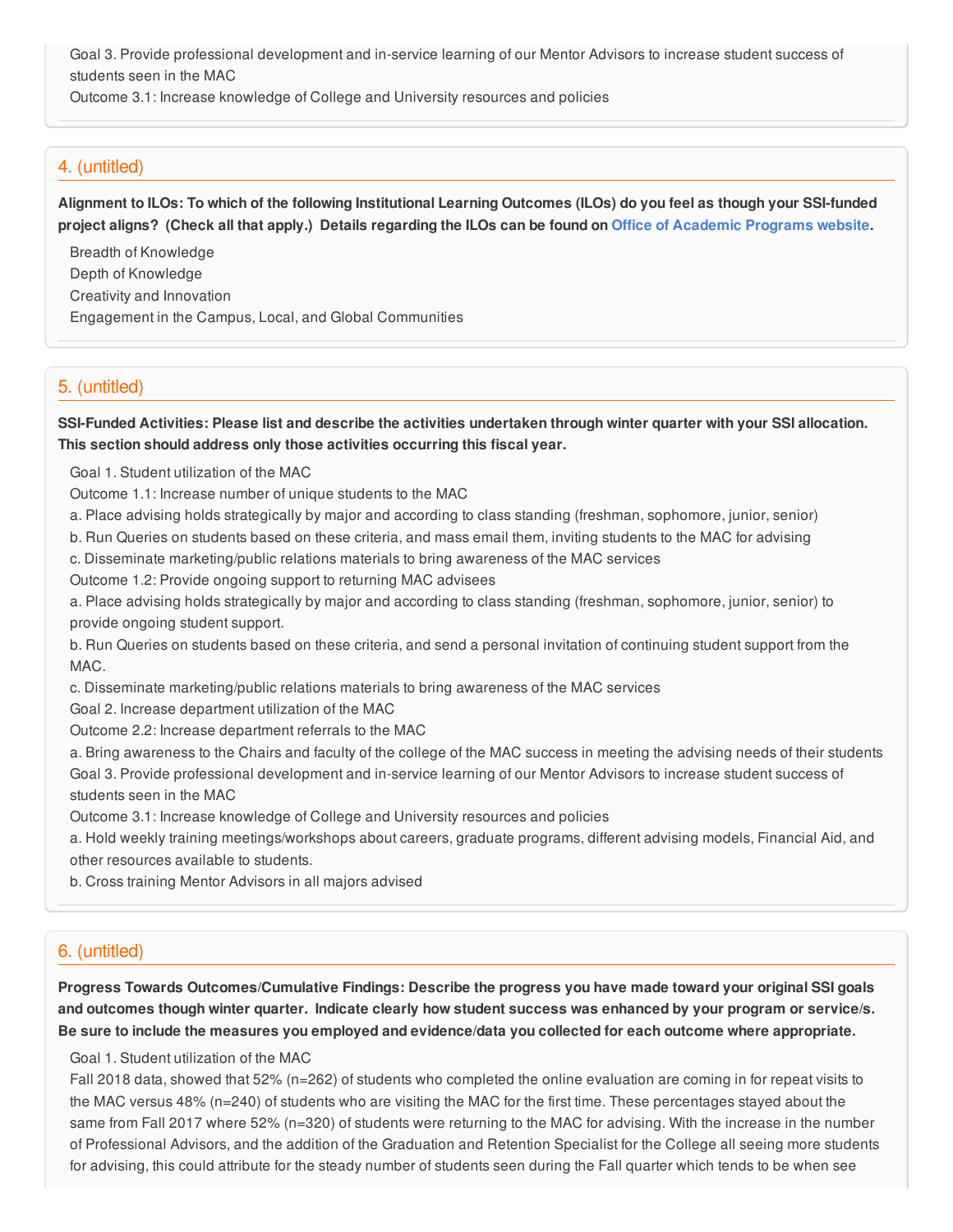more students. Fall quarter continues to currently be the biggest group of new students coming in for advising which coincides with new students being admitted for the Fall quarter. We had 685 student sign into the MAC for Fall 2018 versus 727 student sign-ins during the Fall 2017 quarter.

#### Goal 2. Increase department utilization of the MAC

The MAC continues to see six out of the nine majors in the College of Social and Behavioral Sciences. We continue to be hindered by space and cannot see all majors within the college. However, students are being referred more often by departments that are seen within the MAC. The Mac continues to also work closely with departments to foster partnership with faculty members who also do advising with our students. We are continuing to work towards the goal of eventually seeing all majors within one space. During the Fall 2018 quarter, the Peer Advising Center (PAC) was temporarily housed in the MAC as their space was being renovated so we did see more foot traffic as student came by to utilize the advising services of the other center.

Goal 3. Develop professional development and in-service learning of our Mentor Advisors to increase student success of students seen in the MAC

We have continued to develop a more formal curriculum for our Mentor Advisors to help with both personal and professional development throughout the academic year. During Fall 2018 Quarter, during weekly meetings, the Mentor Advisors were cross trained by the Professional Advisors for the College on the majors served in the MAC, taught different advising models to utilize in their sessions with students, and we started to implement some training on Quarter to Semester advising for the Peer Advisors with a training on how to utilize the MyCap tool with students. Winter 2019 quarter focused on more on the major overviews as we had more new advisors in Winter than we did in the Fall. We also focused on advising difference for first time freshmen and transfer students as well as did a training on using the EAB system so the Peer Advisors could start keeping notes in the system.

In addition to the weekly meetings, all new Mentor Advisors were required to attend the University Peer Advisor and Peer Mentor training hosted by Undergraduate Studies and facilitated by Professional Advisors across the Campus before the start of the Fall 2018 Quarter.

## 7. (untitled)

**Recommendations for Continual Improvement/Action Plan: Based on the analysis of your assessment results, what** actionable steps can be taken to make improvements? How can you improve students' achievement of the SLO or your **office's performance in terms of operations? What is your expected timeline?**

The MAC continues its efforts in serving students within the College of Social and Behavioral Sciences and will continue to outreach to incoming students as well as continuing students. Starting during Summer Orientations, the MAC advertises the services offered to students on a quarterly basis. Flyers posted throughout the College every quarter let students know the MAC is available. The MAC's goal of increasing unique and returning student utilization is an ongoing goal.

We employed the use of an online evaluation at the start of Fall 2015 instead of using paper cards to receive student feedback. We have also changed the feedback questions to encompass data that will help the MAC improve in servicing students and being able to change and grow with the diverse student population. We had an 72% completion rate from July 1, 2018-March 24th, 2019 with a continuing goal of 100% completion

Resources for Continual Improvement/Action Plan: What additional resources, if any, are needed to bring the above **continual improvements to fruition?**

### 8. (untitled)

Challenges: If applicable, please list any significant challenges encountered that have affected your ability to fully implement your intended activities or to reach your articulated outcomes. Please also indicate if you need assistance in **addressing these challenges.**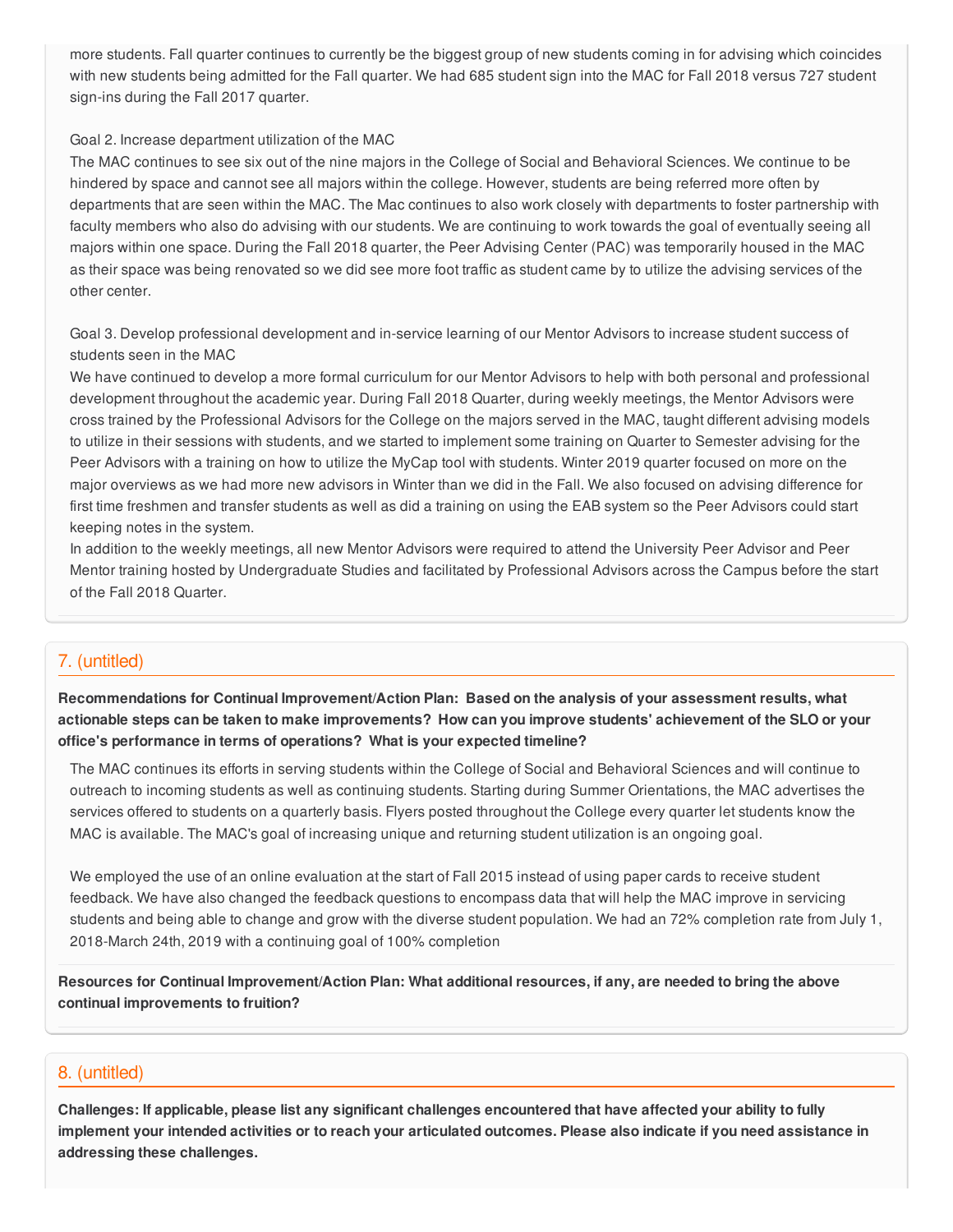Our number one challenge continues to be space. While our numbers have not grown significantly, we are unable to expand any more than we have in terms of both numbers of students being served and the number of majors we can house within the MAC. Additionally, our space has not been updated in quite some time and we want to look at options of updating the MAC in some manner to keep up with other centers on campus. We also continue to look at possible online and virtual advising in the future to help with space and location issues.

## 9. Budget Summary with Alignment to Outcomes and Activities

Budget Summary: Please account for all expenditures of SSI funds for this project using the SSI Annual Report Budget **Summary Template. (The template can be found at <http://ssi.csusb.edu/assessment>.) Upload your completed summary here.**

[SSI\\_Annual\\_Report\\_18-19\\_MAC.docx](https://surveygizmoresponseuploads.s3.amazonaws.com/fileuploads/98679/3939151/73-8cb1629bcc022e87ae77195dcbe71be8_SSI_Annual_Report_18-19_MAC.docx)

### 10. (untitled)

Check-in/Usage Report: Please upload any check-in or usage data you have for students who have engaged with your project/program since July 1 through the end of winter quarter. Uploads should be in Excel and include, at minimum, **students' CoyoteIDs; password-protected SPSS files may be submitted via email to Institutional\_Research@csusb.edu.** Additional information such as date(s) of visit(s)/interaction(s) and students' names would also be helpful. (The Office of Institutional Research is working to establish an overall assessment of SSI; to do this, we need your help in collecting and **sharing students' engagement with and usage of SSI-funded projects and programs.)**

[MAC\\_Sign-In\\_Data.xlsx](https://surveygizmoresponseuploads.s3.amazonaws.com/fileuploads/98679/3939151/92-b026646474266f7b05d5ba342d6b0818_MAC_Sign-In_Data.xlsx)

## 11. Thank You!

#### **New Send Email**

Apr 10, 2019 12:11:44 Success: Email Sent to: parsons@csusb.edu,jessica.davis@csusb.edu